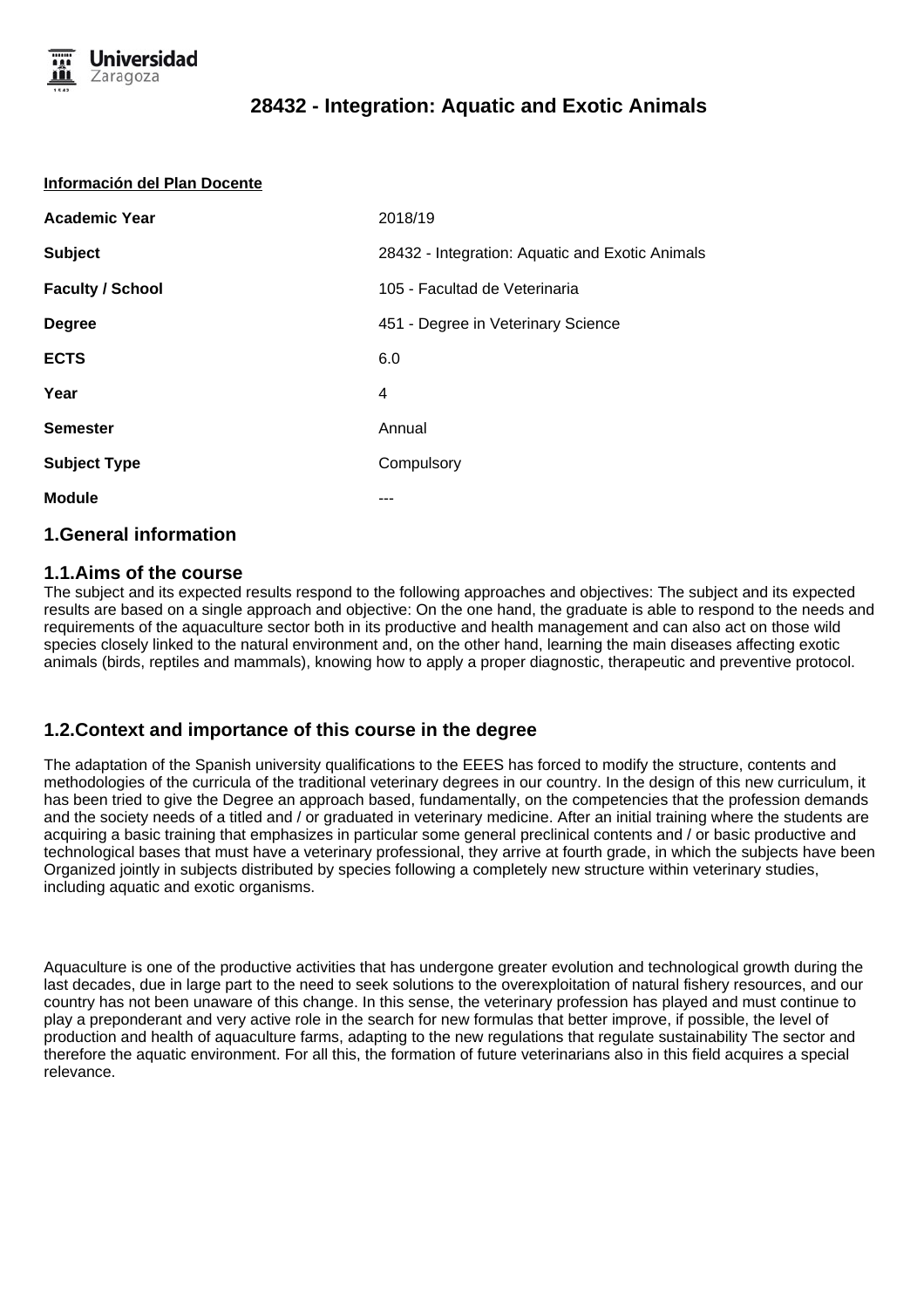The field of Clinical and Health of Exotic Animals requires the training provided by basic subjects such as Embryology and Anatomy I and II and Physiology and is closely linked to subjects of the same course as Integration of Companion Animals or Integration in Birds and Rabbits. Its bases are centered around the knowledge of medical pathology, reproductive pathology, surgical pathology, infectious and parasitic diseases and special pathological anatomy of the most important diseases for exotic animals. The knowledge in this field will be complemented with the clinical practice of exotic animals that all the students must realize in fifth course.

## **1.3.Recommendations to take this course**

In order to facilitate the understanding of the different contents of the fields that integrate this subject, it is advisable that the student has acquired and passed the knowledge of some previous subjects related to biology, chemistry, anatomy, ethnology and animal welfare, parasitology, microbiology and immunology, physiology, pharmacology, general pathology and clinical propaedeutic, general pathological anatomy and reproduction.

# **2.Learning goals**

## **2.1.Competences**

**By passing the subject, the student will be more competent to ...** 1: know the general and basic terminology of aquatic and exotic animals. 2: analyze the different management systems of both productive and reproductive aquatic animals within the continental and marine environment. 3: evaluate the possible impact of a fish farm and apply the current legislation. 4: carry out methods and procedures for clinical examination, adequate sampling and diagnostic techniques based on the nature of the pathogen and according to each clinical case 5: recognize and diagnose the most common diseases in aquatic and exotic animals. 6: prevent and / or treat any disease taking into account the different mechanisms of transmission and maintenance of the same. 7: to solve those problems related to the health management of an operation, as well as the decision making that could lead to the implementation of a health program. 8: know and apply those legal and administrative provisions of the scope of these animal species. 9: maintain an ethical and responsible behavior in the exercise of the profession. 10: solve problems and make decisions in the professional veterinary field. 11: work in multidisciplinary teams and show respect, appreciation and sensitivity to the work of others.

## **2.2.Learning goals**

#### **1: The student, in order to pass this subject, must demonstrate in the field of Aquaculture that**

1. knows the general and basic terminology of the Aquaculture, as well as its history, evolution and current trends at local and global level.

2. knows the main production systems and the regulations that govern this activity.

3. knows the facilities and the techniques of feeding, reproduction and improvement, of application in the Aquaculture.

4. knows the impact this activity has on the environment and its legislation.

#### **2: The student, in order to pass this subject, must demonstrate in the field of Ichtyopathology that**

1. knows and understand the major pathological processes affecting aquatic animals.

2. is able to make a sampling according to the nature and characteristics of the disease establishing the most appropriate diagnostic tests.

3. is able to prescribe and apply the most appropriate treatments in each case.

4. is able to design and implement control and prevention programs according to the nature and the pathological process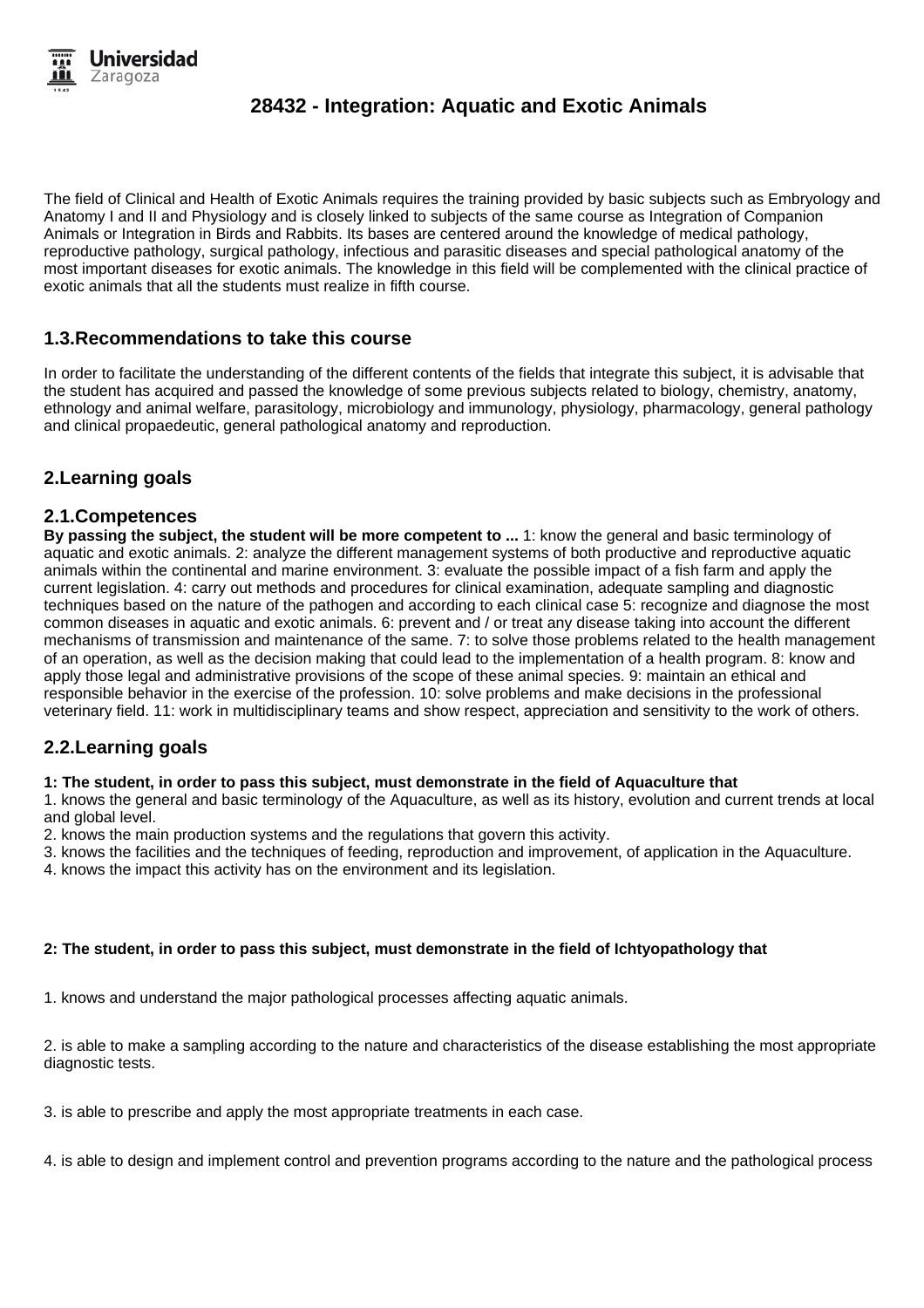

and the characteristics of the exploitation.

5. knows and applies the current legislation that regulates these species.

#### **3: The student, in order to pass this subject, must demonstrate in the field of Clinical and Health of Exotic Animals that**

1. knows what an exotic animal is and know the legislation related to them. 2. knows the appropriate conditions of habitat and maintenance, as well as nutrition and reproduction of species of major veterinary interest 3. knows and understands the most frequent and important diseases that affect these animals. 4. is able to adequately address the diagnosis of the pathologies that affect them, make the sampling and select the most appropriate diagnostic techniques for each case and interpret the results. 5. knows and apply adequately the pharmacological and surgical treatment most appropriate to each pathology. 6. knows how to introduce preventive measures to prevent the emergence of the most important diseases of the most frequent exotic animals

### **2.3.Importance of learning goals**

Veterinary professionals trained in these disciplines will be able to contribute their comparative dimension, or what is the same, the ability to relate patterns of disease seen in fish populations compared to other animal populations and, on the other hand, the contribution of integrated knowledge, which arises from an epidemiological approach to the disease, which takes into account factors that condition the presentation and evolution of these pathologies over time, elements that will allow the subsequent implementation of health management measures capable of providing solutions to the needs of the aquaculture sector, improving the productivity and profitability of farms. The content of the subject of Exotic Animal Clinic and health is fundamental so that the student acquires the knowledge and precise skills to be able to develop, in his professional life, clinical activities in the field of exotic animals, since in this subject will be addressed all aspects related to the exploration and identification of disease symptoms, application of diagnostic techniques, application of medical and surgical treatments and establishment of preventive measures.

## **3.Assessment (1st and 2nd call)**

#### **3.1.Assessment tasks (description of tasks, marking system and assessment criteria)**

**The student must demonstrate that he / she has attained the expected learning goals through the following assessment activities** 1: Written test: The theoretical knowledge acquired in each of the fields that integrate this subject will be evaluated jointly by means of a final written test. This test will constitute 70% of the final grade and will include test questions (of four alternatives with a valid and without negative score) and short answer distributed in three independent blocks, one for each field, and weighted according to the number of credits of this. Test will take place in the dates indicated in the calendar of examinations elaborated and approved by the Faculty. However, those students who wish to do so may take a written partial test (in the dates determined by the Faculty), eliminating the theoretical part of the subjects taught in the first four months and the same characteristics described for the final test.

2: Practical sessions: The practical knowledge will be evaluated through the control of compulsory attendance, interest and attitude and the delivery of reports of practices and teaching work and will constitute the remaining 30% of the final grade. Those students who have not attended or performed these practices or have not reached the minimum grade to overcome them may carry out a theoretical-practical examination of the contents taught in all the practices of the subject. Such examination shall take place on the same dates as the final written test. Valuation criteria and levels of exigency The theoretical mark and the practical mark of each of the subjects will be valued on a total of ten points, applying the weighting factors 0,7 and 0,3, respectively. To pass the subject it will be required that in each of the fields the grade of both parts (theoretical and practical) is higher than 50% and the final grade of the subject is also higher than 50%. Thus, for students who exceed the minimum grade required in theory and practice of the three subjects, the final grade of the subject will be calculated according to the following formula:

**NF= 0,17 (0,7 NTA+0,3 NPA)+ 0,5 (0,7 NTI+0,3 NPI)+ 0,33 (0,7 NTE+0,3 NPE)**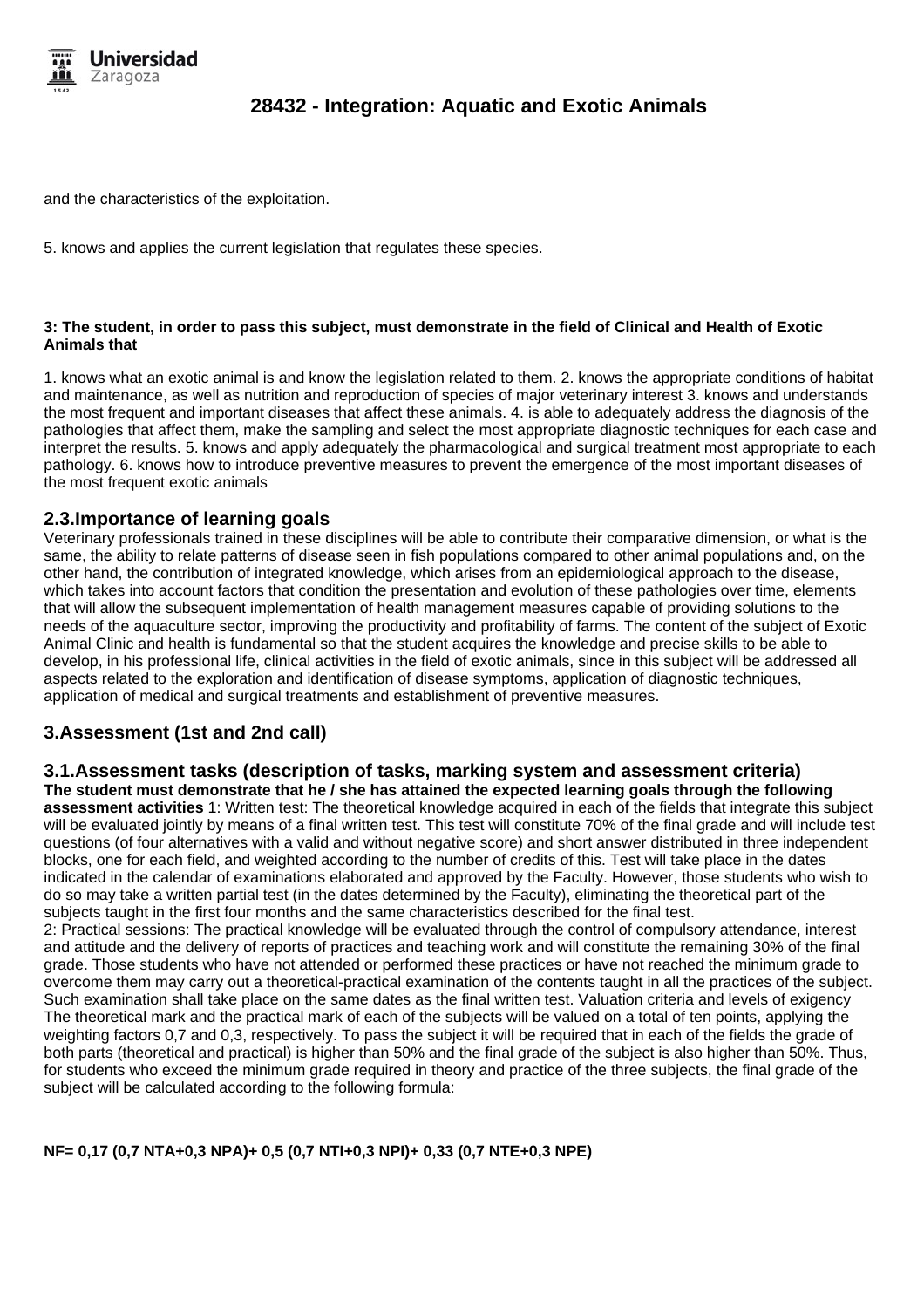Where: NF = Final mark of the subject: NTA = Note on aquaculture theory: NPA = Note on aquaculture practices: NTI = Note of ichthyopathology theory; NPI = Note of ichthyopathology practices; NTE = Note of exotic theory; NPE = Note of exotic practices. In those cases in which the NF exceeds a five having suspended some theoretical part of the subjects taught, the subject will be considered suspended. The final numerical score will be determined from the score obtained in the theoretical part without adding the score obtained in practices, ie NPA = 0, NPI = 0 and NPE = 0 **Grading System** As a consequence of the entry into force of the DR. 1025/2003 of 5 September establishing the European credit system and the system of qualifications in university degrees, the qualification of the students will be double, numerical and qualitative.

0-4.9: Suspended (SS)

5.0-6.9: Approved (AP) 7,0-8,9: Remarkable 9.0-10: Outstanding (SB) Pursuant to Article 158 of the Statutes of the University of Zaragoza, provisional examinations will be publicly exposed for a minimum of 7 days, and students will be able to review their exams, indicating the place, date and time Provided for this purpose.

## **4.Methodology, learning tasks, syllabus and resources**

## **4.1.Methodological overview**

The learning process that has been designed for this subject is based on the following methodology: Following the guidelines set by the ANECA, the Governing Council of the University of Zaragoza approved a presence of 50%, so that the 6 ECT credits allocated to this subject mean in practice 75 hours of student work, structured in participatory master classes, resolution and discussion of problems and clinical cases and practices in farms and teaching laboratories.

## **4.2.Learning tasks**

For the learning of this subject, the student will perform different types of activities.

- Participatory master classes. They include 9.5 h Aquaculture; 25,5 h of Ichthyopathology and 20 h of Clinic and Health of Exotic Animals.

- Resolution and discussion of problems and clinical cases related to Ichthyopathology (two sessions of 2 hours each), which seeks to promote the capacity for analysis and decision making as close as possible to actual professional practice, including Search for relevant information for this and placing special emphasis on the various ways of resolution and justification of the decisions taken that in addition, will have to present their colleagues in public.

There will also be a session of two hours of resolution and discussion of problems and clinical cases related to exotic animals, with the same methodology and objectives indicated above for Ichthyopathology.

- Practices in farms and teaching laboratories, in order that the student can achieve mastery of those skills and practical management essential in the acquisition of the corresponding professional competences. In the field of Ichthyopathology, these practices will be of a sequential type, starting at the farms where the corresponding management and / or sampling will be carried out and ending at the laboratories where the samples will be processed and the subsequent interpretation of the results. To do this, the student can follow the different steps following a script that will be provided at the beginning of each session. A practice of the field of exotic animals will be taught in the teaching farm, where students will manage, contain, explore and sample exotic animals.

In the matter of Aquaculture also includes a laboratory practice aimed at the practical knowledge on the part of the students of the techniques related to the reproduction of the fish species.

## **4.3.Syllabus**

The program offered to the student to help him achieve the expected results includes the following activities ...

### **1: EXOTIC ANIMAL CLINICS AND HEALTH PROGRAM**

Master Classes (20 h)

## **I. Birds (Psittacidae and Passeriformes)**

Unit 1: Anatomical and pathophysiological bases. Basic techniques in the bird clinic.

Unit 2: Maintenance and nutritional pathologies.

Unit 3: Digestive pathologies and associated organs.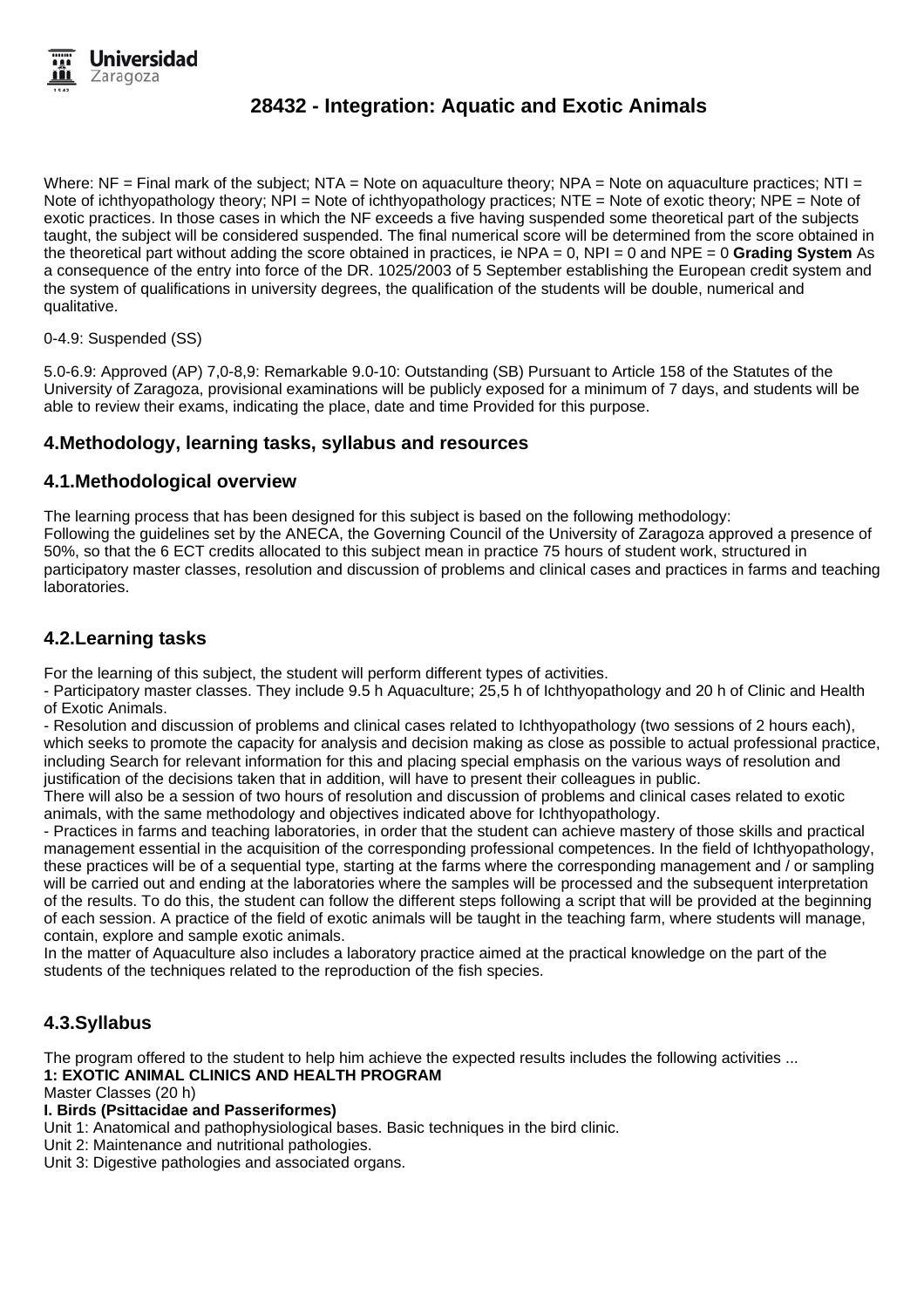

Unit 4: Respiratory and systemic pathologies.

Unit 5: Dermatological pathologies.

Unit 6: Reproductive and genitourinary pathologies.

Unit 7: Emergency, intensive care and surgery.

#### **II. Reptiles (Chelonians, Lacertilians and Ophidians)**

Unit 8: Anatomical and pathophysiological bases. Basic techniques in the reptile clinic.

Unit 9: Maintenance and nutritional pathologies.

Unit 10: Digestive pathologies and associated organs.

Unit 11: Respiratory and systemic pathologies.

Unit 12: Dermatological pathologies.

Unit 13: Reproductive and genito-urinary pathologies.

Unit 14: Emergency, intensive care and surgery.

### **III. Mammals (Rabbit, Rodents-Guinea Pig, Chinchilla, Hamster, Carnivores-Ferrets)**

Unit 15: Maintenance and nutritional pathologies.

Unit 16: Digestive and respiratory diseases.

Unit 17: Reproductive, genito-urinary, dermatological and systemic pathologies.

Unit 18: Emergency, intensive care and surgery.

Seminar 1. CITES and legislation related to the transportation and possession of NACs.

Seminar 2. Zoonoses transmitted by the NAC (epidemiology and international legislation).

Practical sessions (5 h)

Practice IAAEx-1. Clinical exploration and sampling in birds and reptiles (3 h).

Practice IAAEx-2. Problem solving and clinical cases (2 h).

### **2: AQUACULTURE PROGRAM**

Master Classes (9,5 h)

Unit 1: Introduction to aquaculture. General concepts. Historical evolution, current situation and perspectives.

Unit 2: Water as a means of fish production. Management of aquatic resources. Study of parameters of water quality and minimum requirements.

Unit 3: Systems of production and management of continental species. Study of flow diagrams and development of facilities.

Unit 4: Systems of production and management of marine species. Study of flow diagrams and development of facilities. Unit 5: General concepts. Study of raw materials. Nutritional requirements of fish species. Composition, formulation and manufacture of diets. Food behavior and feeding management.

Unit 6: Reproductive Bases and Characteristics of the Reproductive Cycle of Fish. Gametogenesis. Endocrinology of the reproduction cycle. Gametos and fecundation. Control of reproduction: hormonal, by photoperiod, control of sex. Sterilization.

Unit 7: Environmental aspects derived from aquaculture. Main pollutant loads of effluents and establishment of corrective measures. Sustainable aquaculture.

Seminar 1. Production and economy. Socioeconomic aspects of aquaculture. Business base and economic management of aquaculture facilities.

Seminar 2. Reproductive and gametes management. Applied biotechnology in aquaculture breeding.

Practical Sessions (3 h)

Practice IAAEx-3. Sexual differentiation: Dissection, techniques of fertilization, sex change and triploidization.

#### **3: PROGRAM IN ICTIOPATOLOGY**

Lectures (25,5 h) I. Basic concepts

Unit 1: Environmental factors that influence the disease.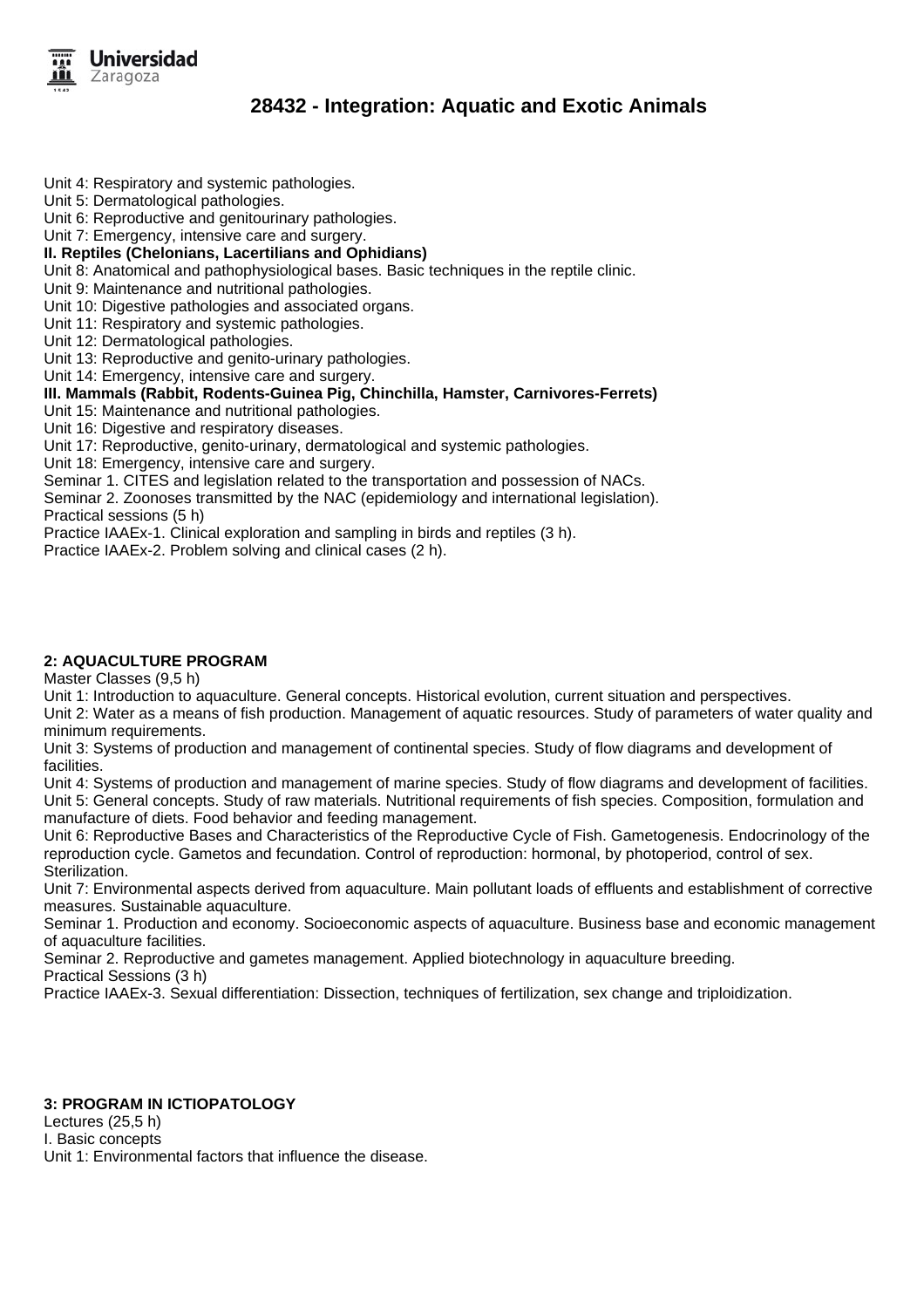

Unit 2: Anatomical and pathophysiological bases in ichthyopathology.

Unit 3: Immunology of fish.

II. Abiotic disease factors

Unit 4: Diseases due to alterations in water quality.

Unit 5: Nutritional diseases and developmental disorders (malformations).

III. Biotic disease factors affecting fish

Unit 6: Viral haemorrhagic septicemia, infectious hematopoietic necrosis and infectious salmon anemia.

Unit 7: Koi herpesvirus, spring viraemia of carp and infectious pancreatic necrosis.

Unit 8: Alfavirosis of salmonids, lymphocytic disease and nodavirosis.

Unit 9: Classic salmonid forunculosis. Other aeromoniasis.

Unit 10: Streptococcosis and renal bacterial disease.

Unit 11: Myxobacteriosis and red mouth disease.

Unit 12: Vibriosis and pasteurellosis.

Unit 13: Mycobacteriosis.

Unit 14: Saprolegniosis. Other mycoses of importance in ichthyopathology.

Ectoparasitosis:

Unit 15: Ectoprotozoosis in fish.

Unit 16: Ectohelmintosis in fish.

Unit 17: Arthropods, hirudiniosis and glochidiosis.

Endoparasitosis:

Unit 18: Endoprotozoosis (Flagellates and coccidiosis).

Unit 19: Microsporidiosis.

Unit 20: Mixosporidiosis.

Unit 21: Internal Helminths of fish.

Unit 22: Zoonotic Helminths transmitted by fish.

IV. Biotic factors of disease affecting molluscs.

Unit 23: Protozoosis of molluscs I: Bonamiosis and Mikrocytosis.

Unit 24: Protozoosis of molluscs II: Marteiliosis and Perkinsiosis.

V. Biotic factors of disease affecting crustaceans.

Unit 25: Taura syndrome, white spot disease and yellow head. Afanomicosis of crab.

Practical sessions (12 h)

Practice IAAEx-4. Problem solving and cases I (2 h).

Practice IAAEx-5. Problem solving and cases II (2 h).

Practice IAAEx-6. Ichthyopathological study I (4 h).

Practice IAAEx-7. Ichthyopathological Study II (2 h).

Practice IAAEx-8. Interpretation of results of the ictiopathological diagnosis (2 h).

## **4.4.Course planning and calendar**

The dates and key landmarks of the subject are described in detail, along with those of the other subjects of the fourth year in the Degree of Veterinary, in the Web page of the Faculty of Veterinary Medicine (https://veterinaria.unizar.es/academico / Veterinary-grade-study plan). This link will be updated at the beginning of each academic year.

The dates and key landmarks of the subject are described in detail, along with those of the other subjects of the Degree of Veterinary, in the Web page of the Faculty of Veterinary Medicine (https://veterinaria.unizar.es/academico/plan-estudios Veterinary degree). This link will be updated at the beginning of each academic year.

## **4.5.Bibliography and recommended resources**